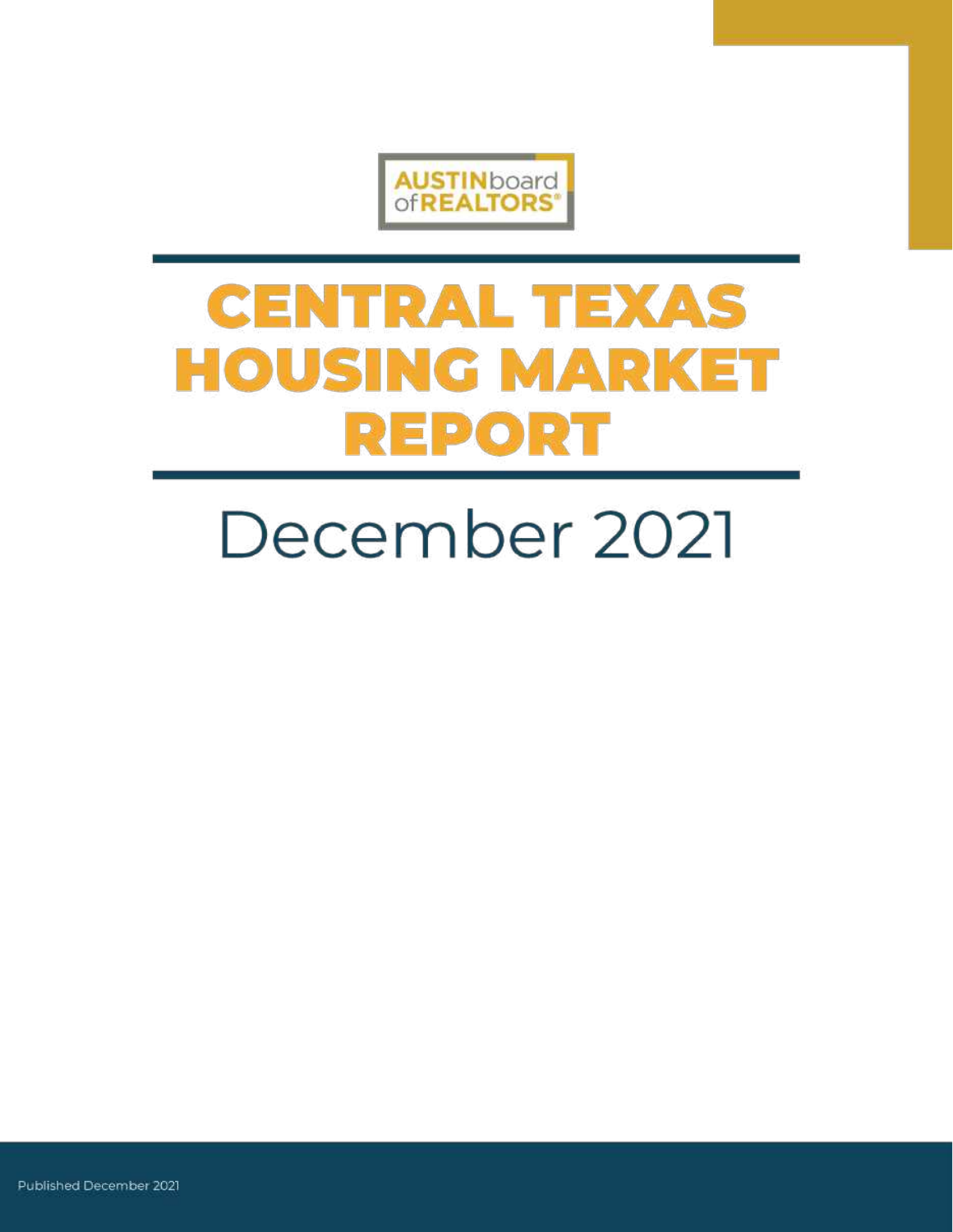### AUSTIN-ROUND ROCK MSA HOUSING MARKET SETS RECORDS IN 2021

*Home sales accounted for more than \$23 billion in economic activity in 2021*

**AUSTIN, TX —** AUSTIN, Texas - According to the December 2021 and Year-End Central Texas Housing Market Report released by the Austin Board of REALTORS® (ABoR), more homes were sold in the Austin-Round Rock MSA in 2021 than ever before, with residential home sales rising 2.5% year over year to 41,316 homes sold last year.

"In 2021, we lived through the most exciting, complicated, fast-paced and record-setting housing market in Austin's history," Cord Shiflet, 2022 ABoR president, said. "I'm extremely proud of every REALTOR® who worked so hard on behalf of their clients, helping them navigate such an unprecedented market — not an easy thing to accomplish. With all the new jobs across the region from exciting companies like Tesla and Samsung, Austin was put on the world's stage and captured the hearts and attention of so many. We are lucky to call Austin our home when it has so much to offer from a great quality of life to a wonderful destination for innovation and opportunity."

In addition to an annual record for closed sales, the median price for a home across the MSA set a record in 2021, rising 30.8% over 2020 to \$450,000. Sales dollar volume jumped 32.6% to yield a \$23,374,102,226 impact on the Austinarea economy in 2021. More homes hit the market in 2021 than ever before, with new listings increasing 5.9% to 46,449 homes and pending listings rising 1.1% to 42,592 homes.

Despite a healthy growth in listing activity last year, the average number of active listings on the market dropped 48.2% to 2,348 homes in 2021. Homes spent an average of 20 days on the market, 25 days fewer or 55.6% less than in 2020, and the five-county MSA ended the year with 0.6 months of housing inventory, unchanged from December 2020.

"As we look back on the record-setting year, the numbers show that while the number of homes on the market at any given time is much smaller, there are still more homes being built and sold across our area than ever before," Shiflet said. "There are still great opportunities to find your next home. Folks interested in buying should consider looking at making a move ahead of presumed increases in interest rates and home prices this year. Our REALTORs® have a sworn obligation to help buyers find the right home for their budget and can guide them through every step of the homebuying process. Markets like this one are where you need a REALTOR® more than ever and we're here to help."

Mark Sprague, state director of information capital at Independence Title, reinforced that housing records were set due to high demand combined with limited supply, and provided a glimpse into what to expect in the coming year.

"In 2021, the record number of homes sold were demand-driven transactions and that demand was influenced greatly by companies continuing to target the region for job creation and expansion. Even though more homes are being built, listed and sold than ever before, our region is still nowhere close to having a comfortable amount of supply to meet the demand, which is why home prices continue to rise steadily."

**"It's important that everyone who wants to own a home be able to find, afford, and enjoy something regardless of their budget."**

> **- Cord Shiflet 2022 ABoR President**

When looking ahead to 2022, Sprague identified a lack of inventory and supply chain disruptions as variables that could impact Austin's housing market.

"Lack of inventory and global supply chain issues may lead to a 5-7% decline in closed sales across the region in 2022, but rising home values will ensure the housing market's economic impact remains steady. In short, 2022 will see a robust market for home sales and property values, but the region must do more to address inventory."

With 2022 being an election year, Shiflet emphasized the importance of local leaders prioritizing housing.

"Affordable homes at all price points continue to be a challenge in our market. This is something we're all working to address. As we move closer to the election, ABoR encourages candidates for our local offices to put housing policies designed around streamlining the development process at the top of their list. It's important that everyone who wants to own a home be able to find, afford and enjoy something regardless of their budget."

In December 2021, closed listings across the MSA declined 4.6% to 3,513 year-over-year as sales dollar volume increased 19.1% to \$2,126,920,422. Median price set a record for the month of December across the MSA, rising 30.6% to \$476,700. New listings declined 10.6% to 2,170, active listings rose 5.0% to 2,042, and pending sales dropped 11.3% in December to 2,654. Last month, homes spent an average of 25 days on the market, 12 fewer compared to December 2020.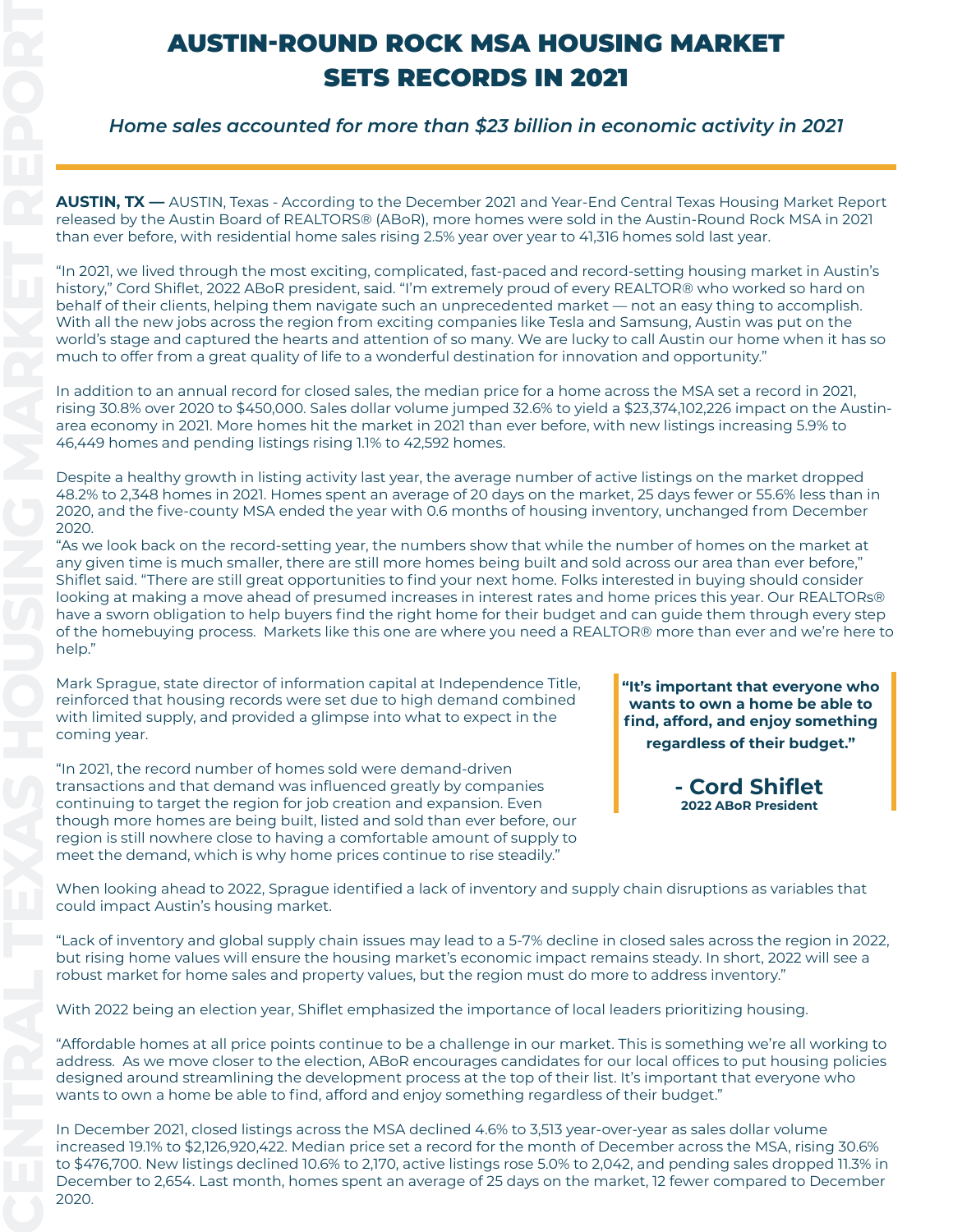#### **City of Austin**

In 2021, residential home sales in the City of Austin increased 4.6% to 13,351 sales, an annual record, while sales dollar volume jumped 30.5% to \$8,820,863,800. The median sales price for residential homes rose 27.7% year over year to \$536,331 this past year, also an annual record. New listings slightly increased 1.4% to 14,937 listings while active listings dropped 41% to 782 listings, and pending sales increased 4.7% to 13,595 pending sales.

In December 2021, the median sales price in the city of Austin rose 19.4% to \$555,000, an all-time monthly record. Residential sales decreased 8.2% to 1,110 sales, as sales dollar volume increased 7.5% to \$773,517,832. During the same period, new listings dropped 15.1% to 641 listings, while active listings also decreased 26.5% to 548 listings, and pending sales fell 9.3% to 818 pending sales. Monthly housing inventory decreased 0.2 months year over year to 0.5 months of inventory.

### Travis County

During 2021, residential home sales increased 2.3% to 20,586 sales, while sales dollar volume rose 28.8% to \$13,767,295,840. The median price for residential homes increased 28.4% year over year to \$520,000. This past year, new listings also increased 0.9% to 22,988 listings, active listings dropped 44.2% to 1,236 listings and pending sales decreased 0.1% to 20,859 pending sales.

In December, residential home sales decreased 8% to 1,750 as sales dollar volume in Travis County spiked 9.2% to \$1,239,694,707. Additionally, the median price rose 25.4% year over year to \$545,000. During the same period, new listings declined 19.1% to 988 listings, active listings also dropped 11.5% to 912 listings, and pending sales decreased 15.4% to 1,262 pending sales. Monthly housing inventory fell 0.1 months year over year to 0.5 months of inventory.

#### Williamson County

In 2021 in Williamson County, home sales increased 2.0% to 13,871 sales, and sales dollar volume spiked 40.9% to \$6,528,590,310. The median price for homes increased 38.8% to \$425,680. New listings increased 12.2% to 15,479 and active listings fell 52.1% to 629 listings in 2021. However, pending sales increased 2.2% to 14,409 pending sales.

During the month of December, residential sales in Williamson County decreased 2.5% to 1,153 sales, and sales dollar volume jumped 33.8% to \$580,123,013. The median price increased 38.5% to \$450,000. In December, new listings decreased 3.1% to 764 listings, while active listings rose 34.2% to 542 listings. Pending sales dropped 4.3% to 899 pending sales. Housing inventory increased 0.1 months year over year to 0.5 months of inventory.

#### Hays County

During 2021, Hays County home sales increased 0.7% to 4,913 sales, and sales dollar volume rose 30.2% to \$2,385,186,102. The median price for homes increased 25.4% to \$370,000. This past year, new listings increased 11.8% to 5,834 listings, while active listings tumbled 50.8% to 322 listings compared to 2020. Pending sales increased 0.9% to 5,333 pending sales.

December 2021 home sales in Hays County increased 1.9% to 435 sales, and sales dollar volume rose 39% to \$230,266,685. The median price for homes increased 29.5% to \$395,070. During the same period, new listings increased 11.6% to 307 listings, while active listings also rose 31.9% to 393 listings. However, pending sales decreased 6.8% to 358 pending sales. Housing inventory increased by 0.3 months to 1.0 months of inventory.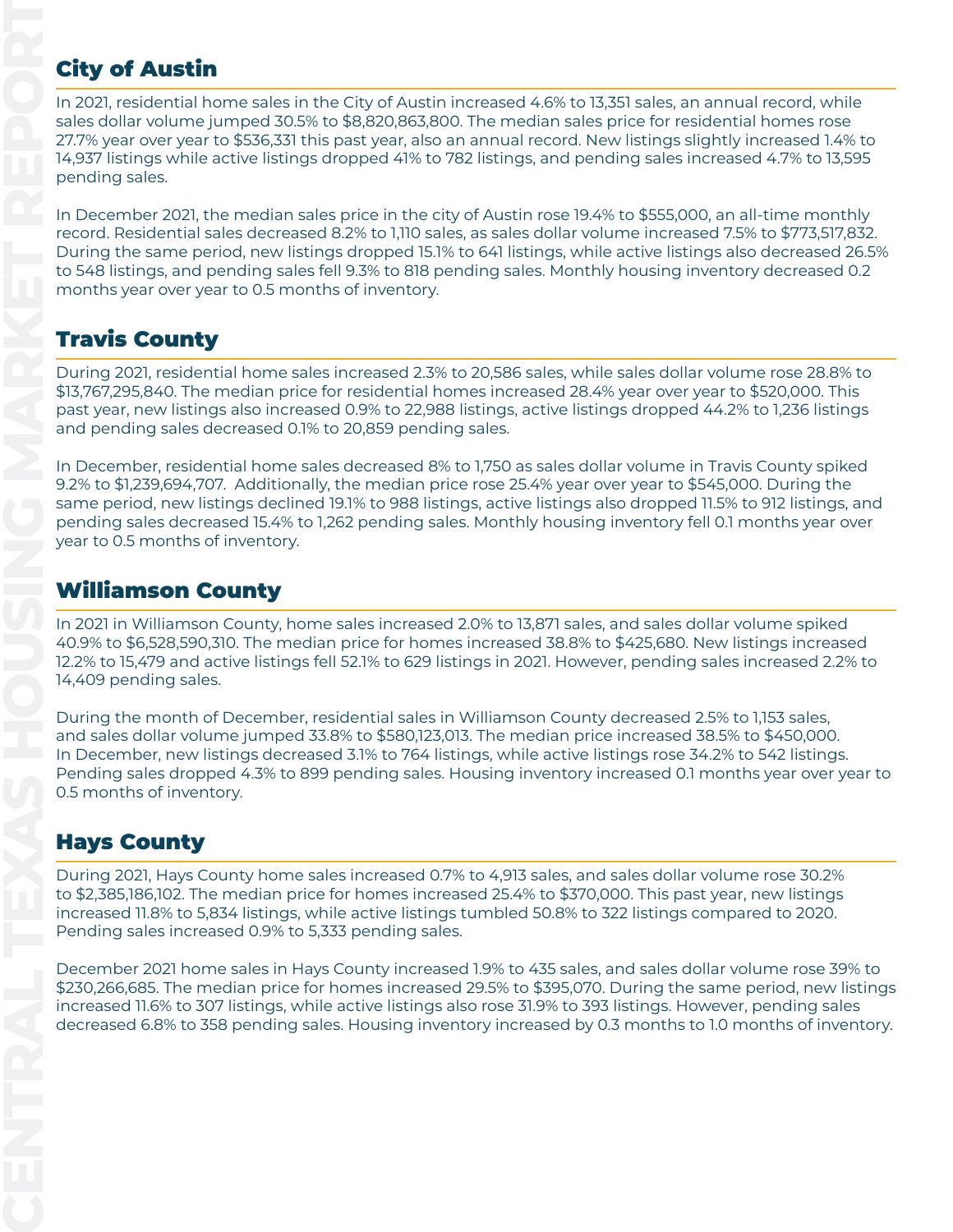#### Bastrop County

In 2021 in Bastrop County, home sales increased 15.4% to 1,567 sales, and sales dollar volume rose 44.3% to \$573,373,325. The median price for homes increased 22.8% to \$323,000. New listings increased 3.9% to 1,714 listings while active listings declined 55.6% to 120 listings. However, pending sales rose 5.5% to 1,589.

In December, Bastrop County home sales dropped 2.9% to 136 sales, and sales dollar volume soared 45.1% to \$62,341,501. The median price for residential homes increased 42.6% to \$385,000. During the same period, new listings dropped 23.1% to 90 listings, while active listings dropped 6.8% to 151 listings. Pending sales also fell 28% to 103 pending sales. Housing inventory decreased by 0.2 months to 1.2 months of inventory.

#### Caldwell County

Last year in Caldwell County, the median price increased 26.5% year over year to \$268,400. Residential home sales increased 8.6% to 379 sales, and sales dollar volume jumped 40.2% to \$117,046,442. New listings slightly increased 8.2% to 434 listings and active listings decreased 50.7% to 38 listings. At the same time, pending sales jumped 8.9% to 402 pending sales in 2021.

In Caldwell County, December home sales increased 25.8% to 39 sales as sales dollar volume increased 64% to \$12,676,055. The median home price increased 39% year over year to \$294,850. During the same period, new listings decreased 16% to 21 listings, while active listings also dropped 12% to 44 listings. Pending sales [d](https://www.abor.com/marketstatistics)ropped 11.1% to 32 pending sales. Housing inventory decreased 0.3 months to 1.4 months of inventory.

#### [Media Contact:](https://www.abor.com/marketstatistics)

[Elizabeth Christian Public Relations](https://www.abor.com/marketstatistics) [abor@echristianpr.com](https://www.abor.com/marketstatistics)

> **For additional housing market data, visit [ABoR.com/MarketStatistics](https://www.abor.com/marketstatistics).**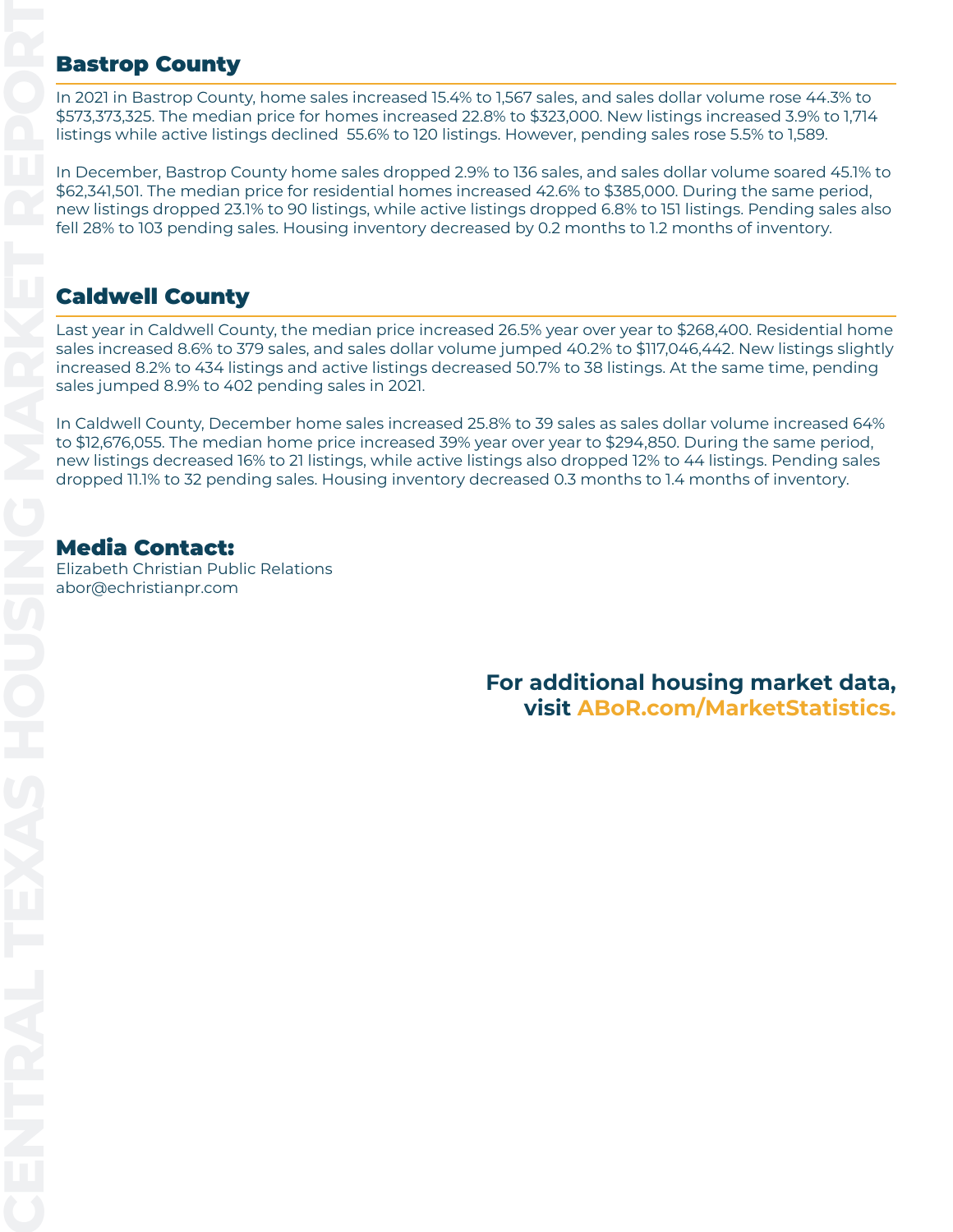These statistics are for single-family homes, condos, and townhomes, compared year-over-year. Visit ABoR.com/MarketStatistics for additional housing market data.

### **AUSTIN-ROUND ROCK MSA**



Published December 2021 @ 2021 Austin Board of REALTORS®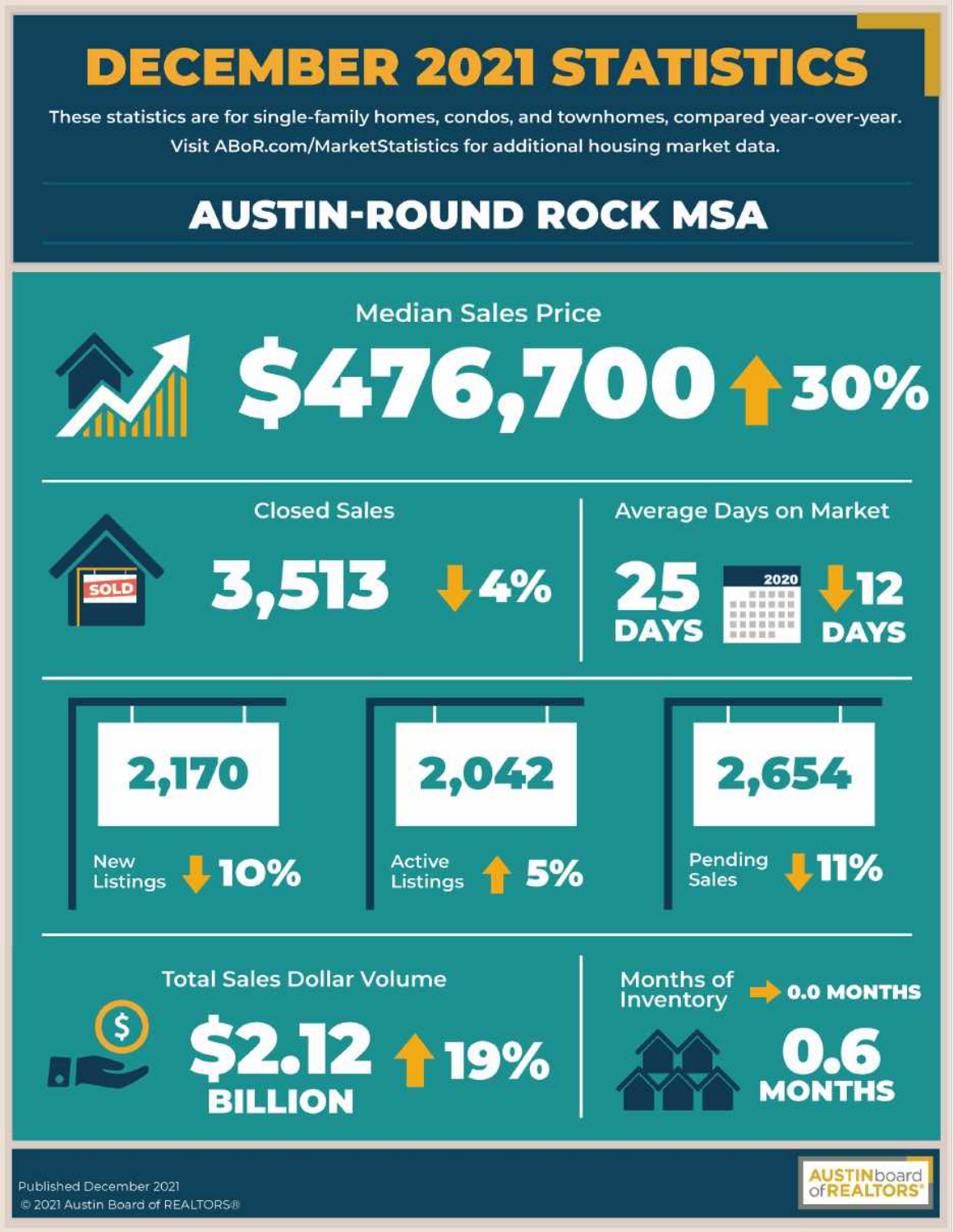These statistics are for single-family homes, condos, and townhomes, compared year-over-year. Visit ABoR.com/MarketStatistics for additional housing market data.

### **BASTROP COUNTY**



**ofREALTORS**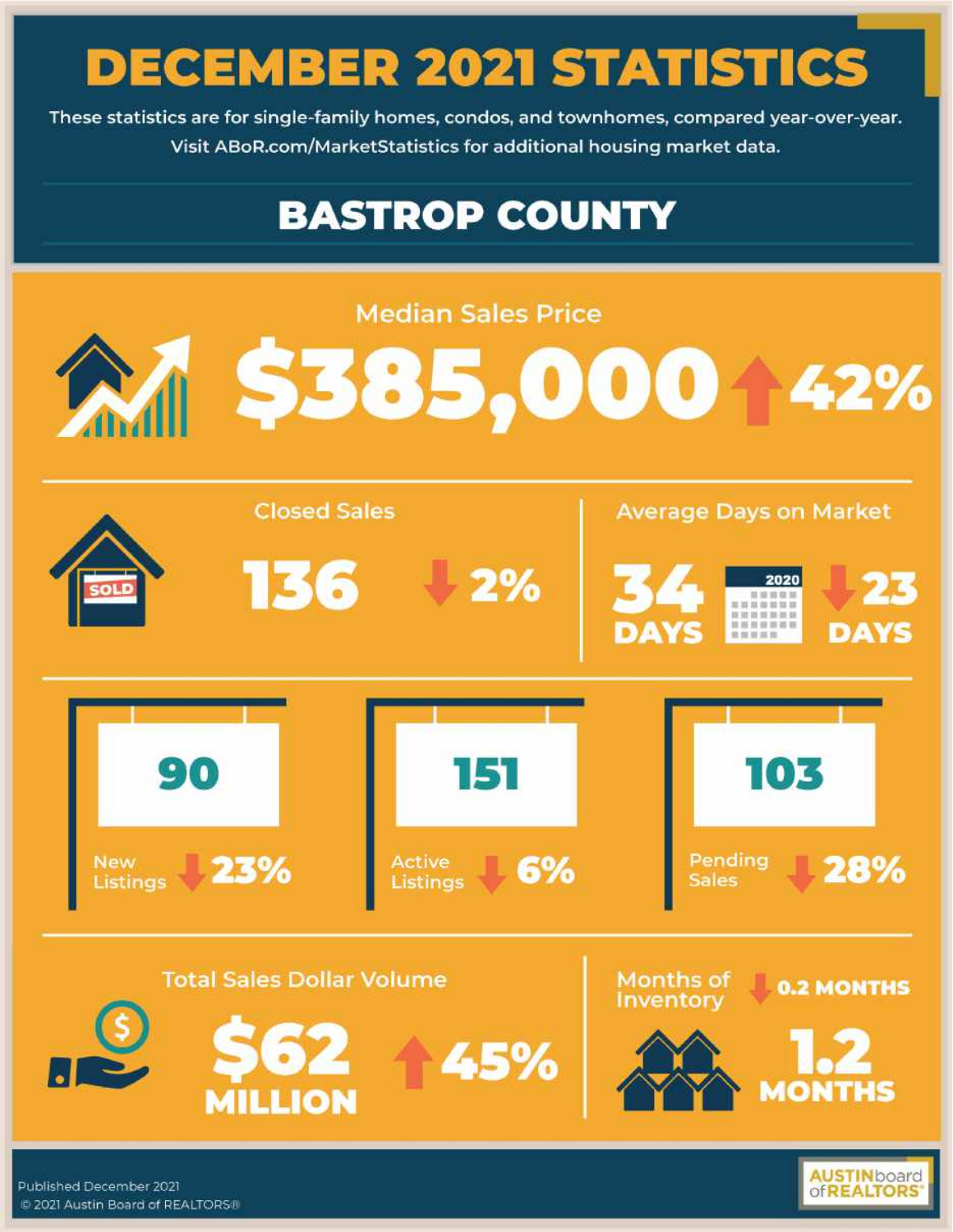These statistics are for single-family homes, condos, and townhomes, compared year-over-year. Visit ABoR.com/MarketStatistics for additional housing market data.

### **CALDWELL COUNTY**



**OFREALTOR** 

Published December 2021 @ 2021 Austin Board of REALTORS®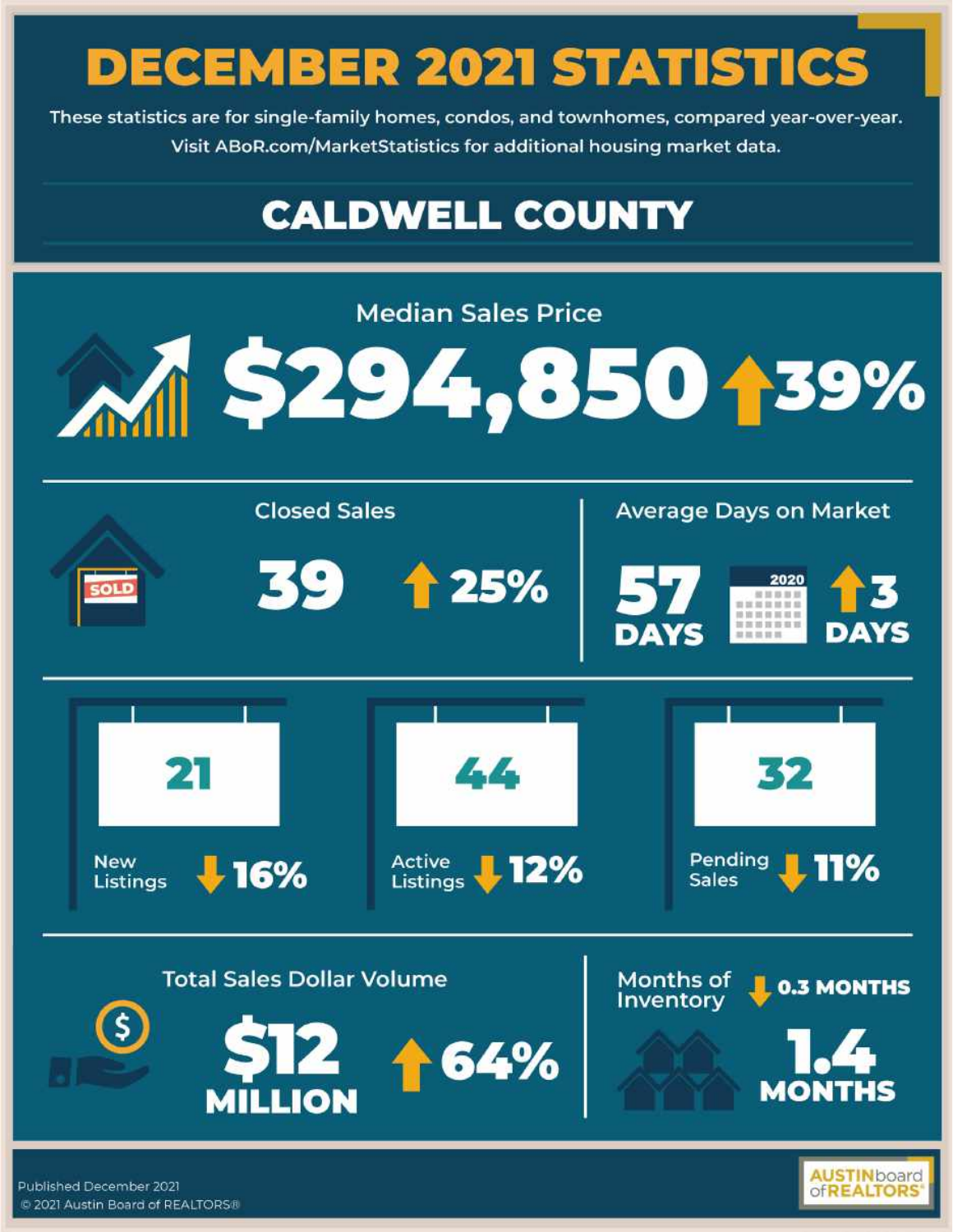These statistics are for single-family homes, condos, and townhomes, compared year-over-year. Visit ABoR.com/MarketStatistics for additional housing market data.

## **CITY OF AUSTIN**



**OFREALTORS** 

Published December 2021 @ 2021 Austin Board of REALTORS®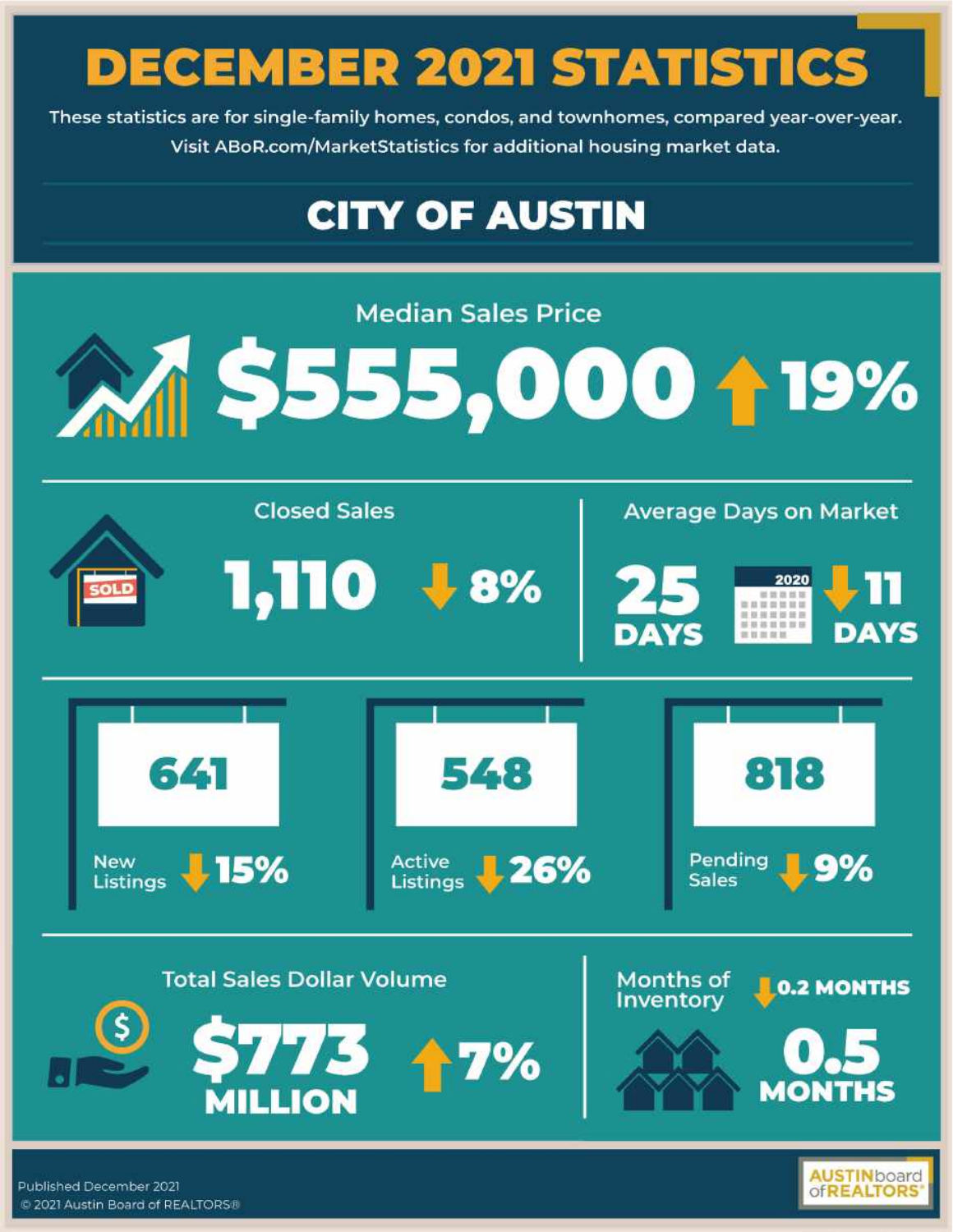These statistics are for single-family homes, condos, and townhomes, compared year-over-year. Visit ABoR.com/MarketStatistics for additional housing market data.

### **HAYS COUNTY**



@ 2021 Austin Board of REALTORS®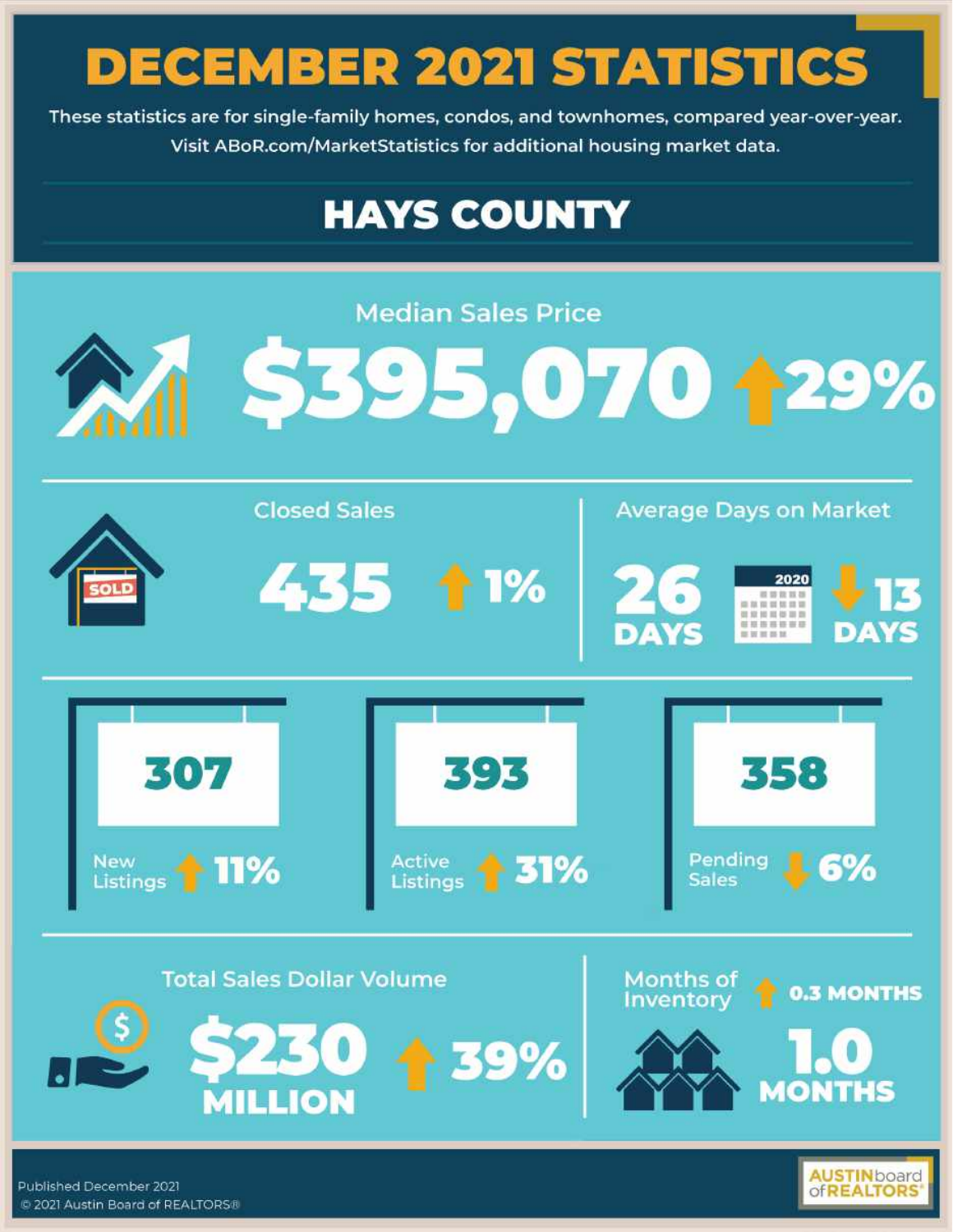These statistics are for single-family homes, condos, and townhomes, compared year-over-year. Visit ABoR.com/MarketStatistics for additional housing market data.

### **TRAVIS COUNTY**